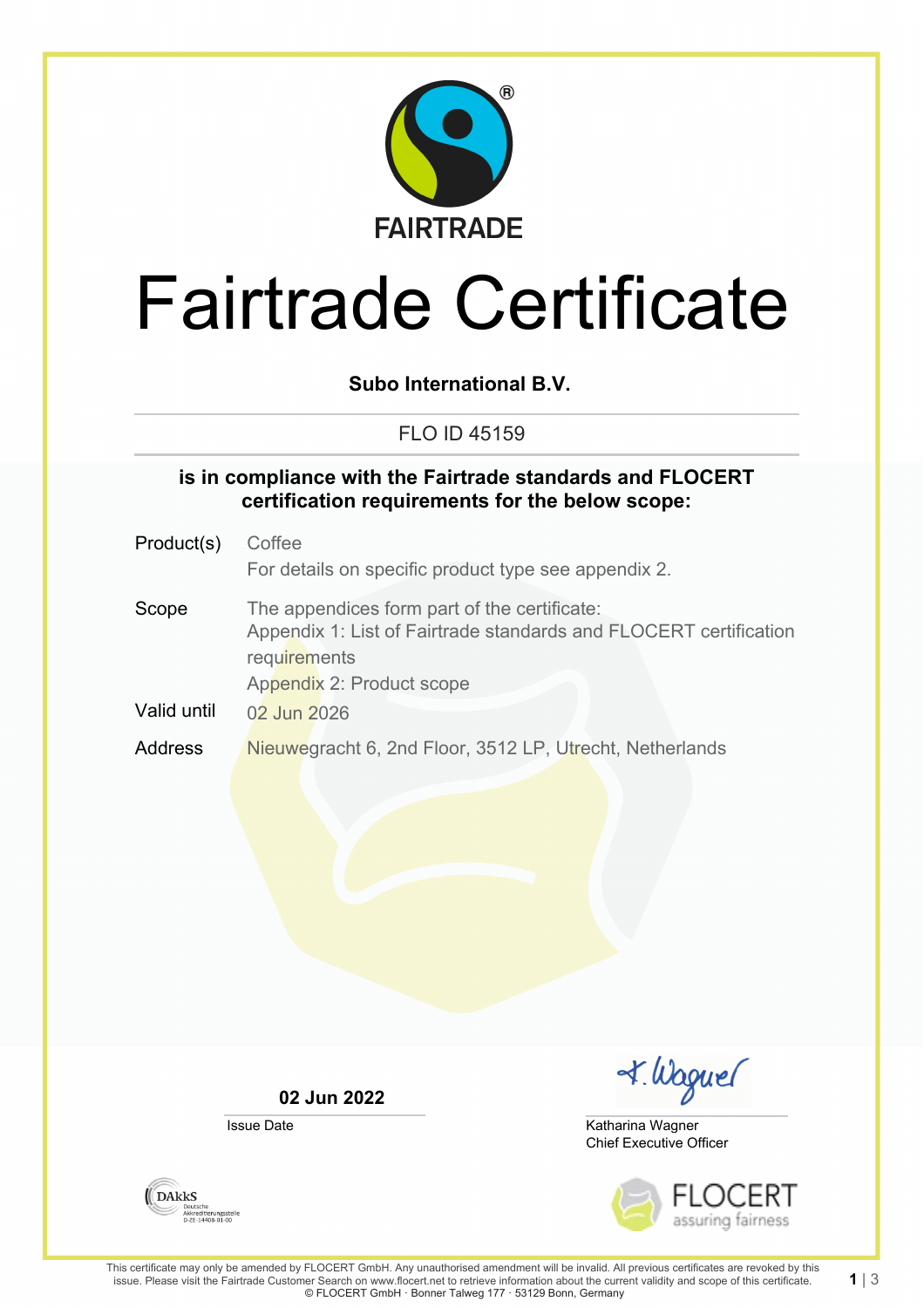

# Fairtrade Certificate

**Subo International B.V.**

FLO ID 45159

**Appendix 1:**

**List of Fairtrade standards and FLOCERT certification requirements**

**The organization Subo International B.V. with FLO ID 45159 ... is in compliance with the following Fairtrade standards**

Trader SCORE

• Fairtrade Trader Standard

• Fairtrade Standard for Coffee

### **... is in compliance with the following FLOCERT certification requirements**

Trader SCORE • FLOCERT Public Compliance Criteria List – Trade Certification





**2** | 3